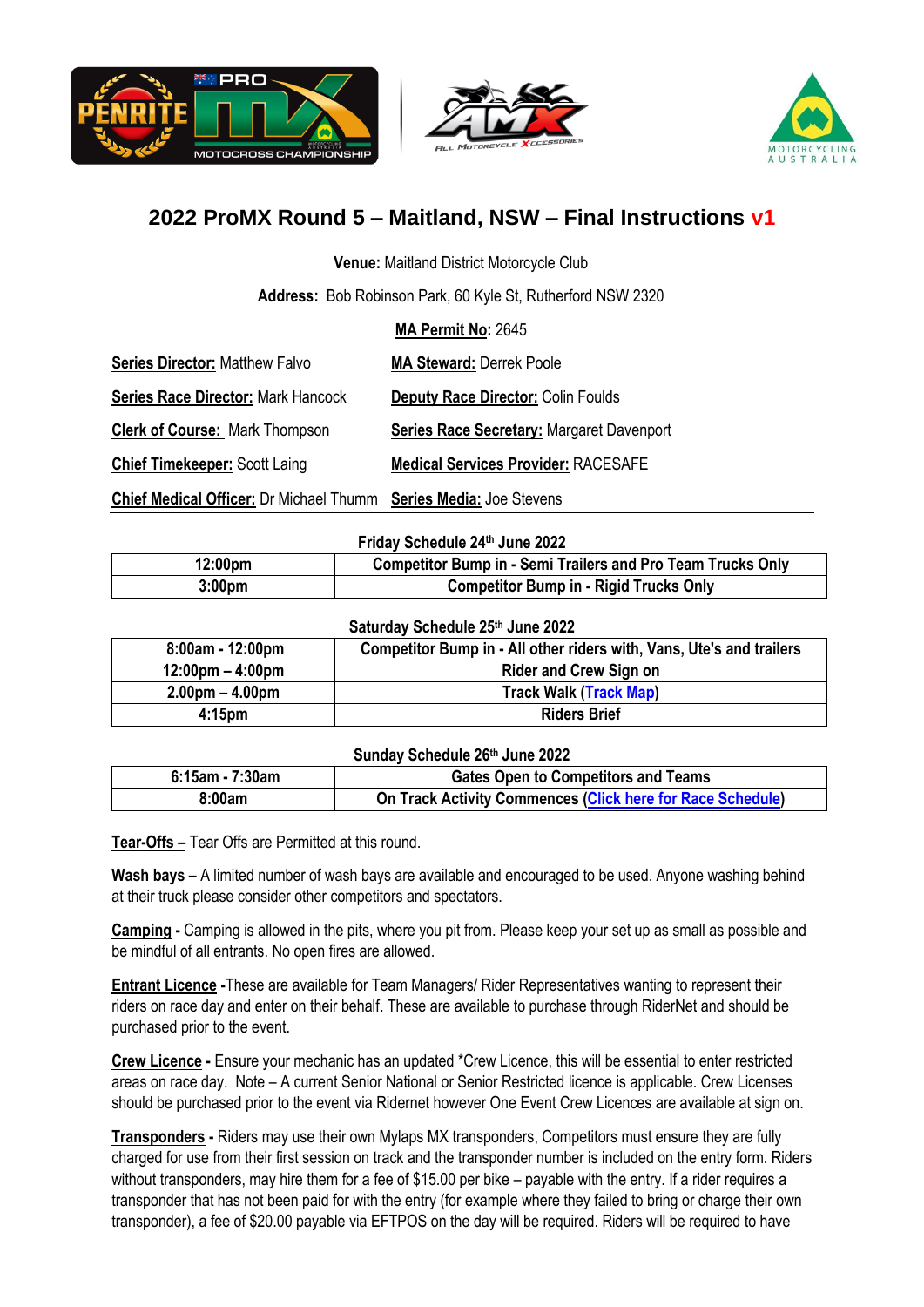





their own transponder mounting bracket which can be mounted permanently on their bike. These can be purchased at the event at a cost of \$10.00 – EFTPOS only.

**Fire Extinguishers -** All competitors should have a 1 or 2 kg Dry Powder working fire extinguisher within easy access in their pit area.

**Mesh Start Pads -** Expanded metal start pad will be used

**Wristbands -** Wristbands to access the restricted areas will be issued on Saturday at sign on for the rider and their mechanic (must have a valid Crew Licence).

#### **Team and Rider Parking:**

Please ensure you follow the times set as per page 1. **Semi-Trailers and Pro Team Trucks Only** (as approved by ProMX) will be allowed in via the All-Truck entry point [\(refer to venue map\)](https://auspromx.com.au/wp-content/uploads/2022/06/ProMX-Round-5-Maitland-Venue-Map-v2.pdf) from Friday 12pm and **Rigid Trucks Only** commencing at 3pm. Trucks will be allocated a spot, **do not** park up until advised by a ProMX Staff or you may be forced to re-park.

STRICTLY No other competitors/vehicles will be allowed in until Saturday at 8am. You will be instructed where to park in the privateer allocated parking area [\(refer to venue map\)](https://auspromx.com.au/wp-content/uploads/2022/06/ProMX-Round-5-Maitland-Venue-Map-v2.pdf). Please do not take up more room than required and be mindful of other competitors and take directions from our staff or you will be forced to move.

**Sunday competitor Parking:** This will be in the Spectator Car Park. Only cars with a motorcycle should be in the pit set up, as we are limited on pit space.

#### **Competitor and Team Passes**

You will require your Hard Card or \*Electronic Ticket (Bar Code) for access to the track on **Sunday.** (\*It is recommended to screen shot the bar code and save on your phone to prevent potential delays due to any internet connection issues.)

#### **Series Hard Card:**

Riders will have received these at Round 1 or 2 and will be able to use these for the entirety of the 2022 championship as their ticket. Any newly ordered cards will be available for pick up at Race Admin during sign on.

**Round by Round** – If you are not a series competitor, passes will be sent to you on the Thursday leading up to event. You will be allocated the amount of passes as per your class. The mobile (email if no mobile) from your Ridernet account will receive the passes. Please ensure this is current.

#### **MX1 & MX2 = 4 passes = 1 rider plus 3 support crew All other Classes = 3 passes = 1 rider plus 2 support crew**

Additional passes – These can be purchased at a special "family and friends" discount rate via Ticketebo prior to the event. **[HERE](https://www.ticketebo.com.au/motorcyclingaustralia/ma-member-competitor-friends-family-discount-tickets-penrite-promx-rd-5.html)**

**Communication -** Competitor communication and notification will be via Team App and email, all riders and team managers must have team app and subscribe to the relevant classes. For further details please visit the "Competitors'' link on the website for further details.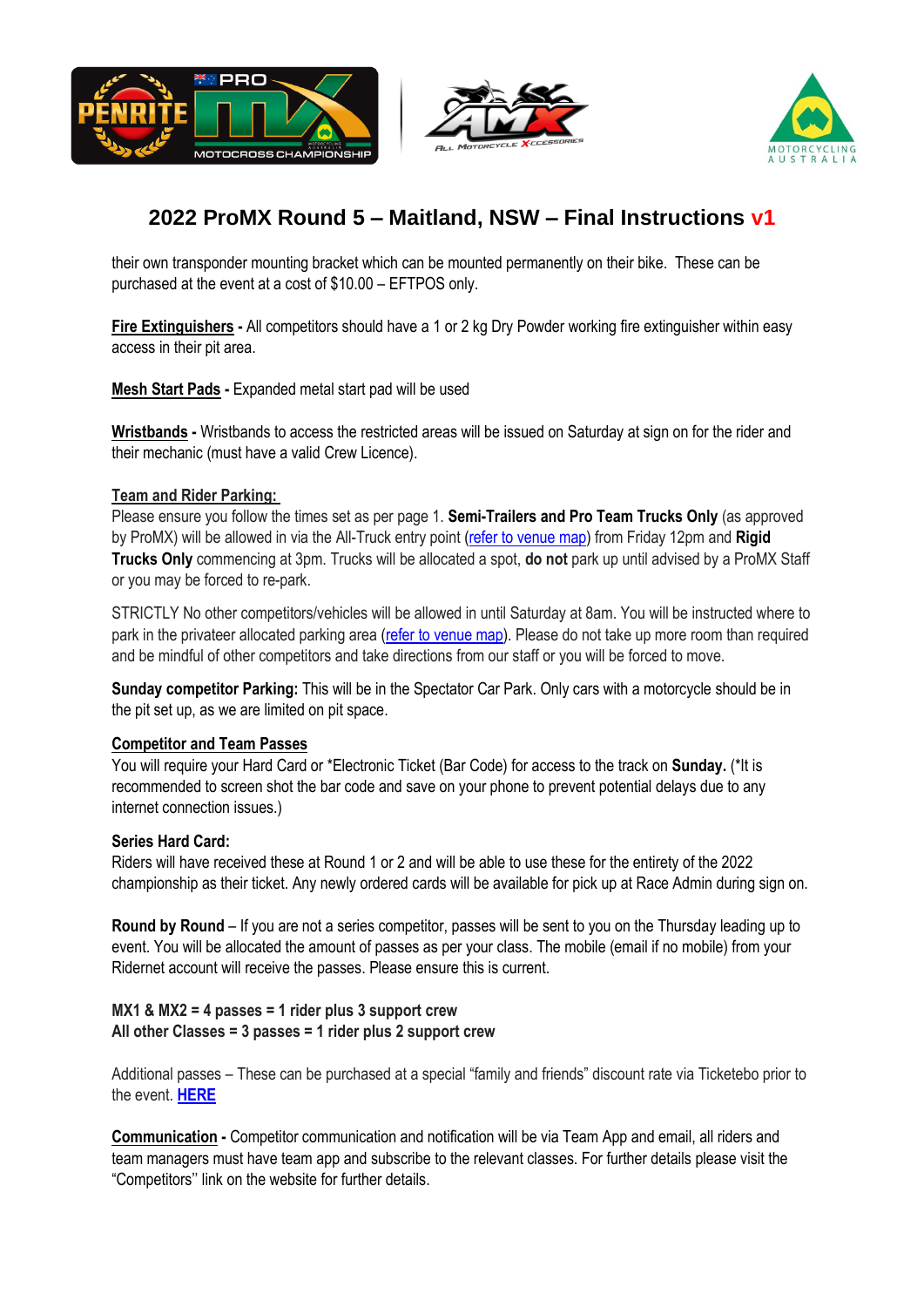





**Scrutineering** - Bikes will be scrutineered by self- scrutineering. Self-scrutineering will be completed using this [online form.](https://auspromx.com.au/self-scrutineering-form/) This form must be completed **prior to attending sign on and is now open for use.** 

Before and throughout the event a Scrutineer will conduct random spot checks, on bikes and riding safety gear.

**\*\*Number Plates –** It is a condition of entry that each bike in the championship must run the series **Penrite ProMX logo header** on the front number plate. MA will provide the art design for the header of the front number plate via the series website. Competitors who choose not to run the **Penrite ProMX Logo** will not be permitted to participate in the round.

**Engine Sealing –** When requested by a ProMX official, competitors must allow access to their machine to have the engine sealed, machines may be sealed at the discretion of the Steward, Clerk of Course or Technical Officer for the purpose of eligibility checks to be completed at a later time or event.

Competitors cannot break this seal without prior authorisation from MA and must be aware that if disassembly and inspection by an MA appointed Technical Officer is to take part at a place other than the racetrack, any or all costs incurred will be at the competitors expense. Please refer to the Supplementary Regulations for further information.

**Sound Testing -** If time and weather permits, Sound Testing maybe available on **Saturday afternoon between**  2 and 4 pm. It is recommended that if competitors have any concerns regarding the sound level of their machine they have it tested at this time. The opportunity to ensure your machine complies with sound requirements prior to any competition may prevent a penalty being imposed on race day.

| MX1                  | 2 x 25 min plus one lap motos<br>MX1 Qualifying Top 10 Shootout - The Chequered Flag will be displayed after<br>8 minutes has expired. Any lap commenced prior to the Chequered flag will<br>be counted as a qualifying lap on completion. |
|----------------------|--------------------------------------------------------------------------------------------------------------------------------------------------------------------------------------------------------------------------------------------|
| MX <sub>2</sub>      | 2 x 25 min plus one lap motos                                                                                                                                                                                                              |
| MX3 14 to Under 18's | 2 x 20 min plus one lap motos                                                                                                                                                                                                              |
| M3 Non qualifiers    | 1 x 15 min plus one lap motos                                                                                                                                                                                                              |
| YZ65 Cup             | 2 x 10 min plus one lap motos                                                                                                                                                                                                              |

### **RACE FORMATS:**

### **MX3 Practice/Qualifying Heats**

Practice/qualifying heats will apply at this round with up to 80 riders to be split across two heats in the morning. The competitor entered with the highest placed current 2022 Championship Standing will be in group one and the second will go to group 2 and so on until all eligible competitors are placed in either group, the remaining spots will be allocated by lottery. The top 20 competitors from each qualifying group will form the 40 competitors for the championship races on that day. The 21<sup>st</sup> rider from each qualifying group will form the reserve riders for the day. The two reserve riders are eligible to compete in the non-qualifiers race if not utilized in one of the championship races. The remaining competitors will go to the non-qualifiers race/s as per the schedule for the event.

### **Parc Ferme and Podium Presentation**

Only the first-place rider from Moto 1 is required at the podium for interviews. The top 3 riders from Moto 2 must enter the podium area at the completion of the moto. Any additional machines may be directed to the Parc Ferme area during this time.